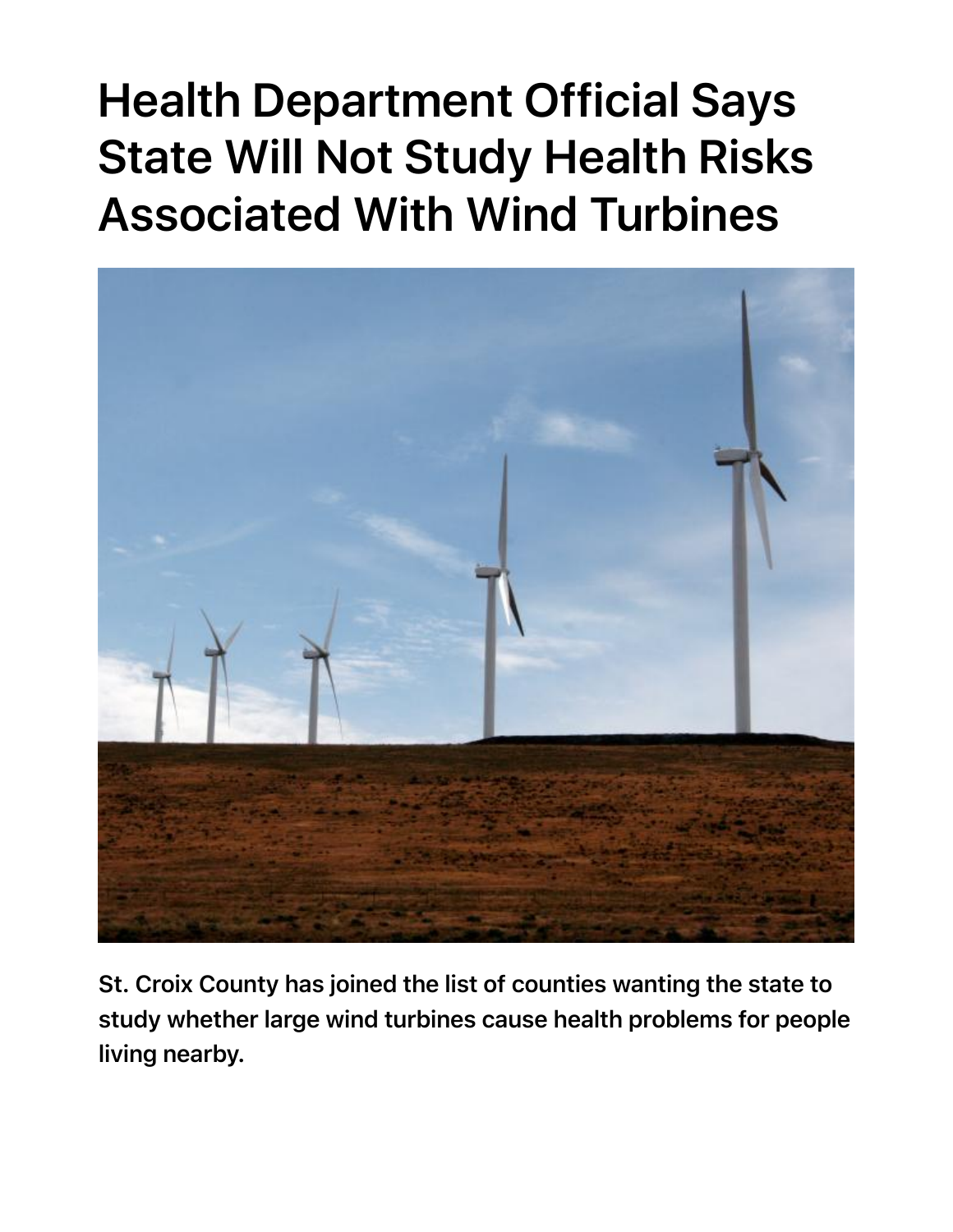**In a unanimous vote, the St. Croix County Board asked the Wisconsin Division of Public Health to study whether industrial wind turbines are responsible for sleeplessness, headaches and even anxiety for people living near wind farms.**

**However, a Wisconsin Department of Health Services official said in a statement that no such study will take place.**

**"Based on our ongoing review of scientific literature about wind turbines and health, DHS continues to conclude that levels of noise, shadow flicker, and infrasound measured from contemporary wind turbines do not reach exposure levels associated with objectivelyverifiable human health concerns, such as decreased sleep quality or elevated blood pressure," Elizabeth Goodsitt, a spokeswoman for the state Department of Health Services, said in the statement.**

**Goodsitt said the department has considered studies done by other agencies that "appear to support the conclusion that there are no verifiable health risks associated with wind turbines."**

**"DHS continues to work with local public health agencies, legislators, community groups, and the Public Service Commission to assist in evaluating health-related concerns that arise from existing and new wind energy projects," she said.**

**There are 41 turbines planned for the eastern St. Croix County towns of Forest and Cylon. County Health Officer Deb Lindemann said they'd like to see a health impact assessment and guidance from the state rather than piecemeal studies in various counties.**

**"We don't have the expertise, necessarily, at the county level, and so we really look for the state in everything we do in public**